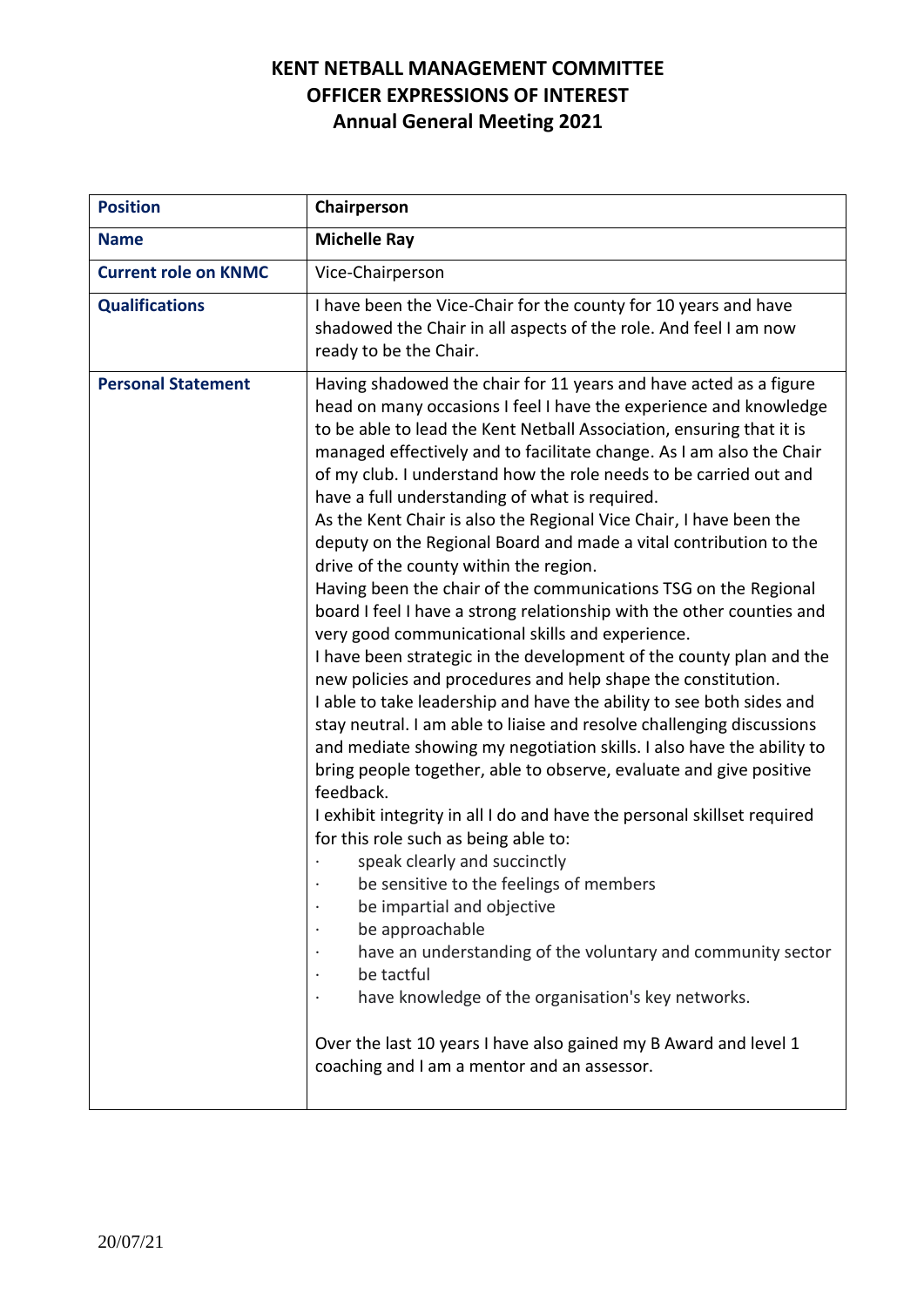| <b>Position</b>             | Chairperson                                                                                                                                                                                                                                                                                                                                                                                                                                                                                                                                                                                                                                                                                                                                                                                                                                                                                                                                                                                                                                                                                         |
|-----------------------------|-----------------------------------------------------------------------------------------------------------------------------------------------------------------------------------------------------------------------------------------------------------------------------------------------------------------------------------------------------------------------------------------------------------------------------------------------------------------------------------------------------------------------------------------------------------------------------------------------------------------------------------------------------------------------------------------------------------------------------------------------------------------------------------------------------------------------------------------------------------------------------------------------------------------------------------------------------------------------------------------------------------------------------------------------------------------------------------------------------|
| <b>Name</b>                 | <b>Keeley Smith</b>                                                                                                                                                                                                                                                                                                                                                                                                                                                                                                                                                                                                                                                                                                                                                                                                                                                                                                                                                                                                                                                                                 |
| <b>Current role on KNMC</b> | <b>Officiating Lead</b>                                                                                                                                                                                                                                                                                                                                                                                                                                                                                                                                                                                                                                                                                                                                                                                                                                                                                                                                                                                                                                                                             |
| <b>Qualifications</b>       | <b>Relevant Qualifications: -</b><br>'A' award umpire, Level 3 EN accredited Officiating Tutor, EN umpire<br>assessor to B award level, Umpiring Mentor, Level 2 netball coach.<br>NEBOSH (with distinction)                                                                                                                                                                                                                                                                                                                                                                                                                                                                                                                                                                                                                                                                                                                                                                                                                                                                                        |
|                             | Relevant Experience:-<br>A member of KNMC since 2013, firstly as the 'Affiliated League'<br>representative and then as Lead mentor and currently as County<br><b>Umpiring Secretary.</b><br>I am a retired senior fire officer with the London Fire Brigade (LFB)<br>with a broad range of experiences that would be relevant to the role<br>of Chairperson which include:<br>(i) Offering recommendations on strategic plans and policies and<br>identifying possible organisational impact; providing updates to<br>Directors and projects boards<br>(ii) Responsible for 160 operational personnel, their performance<br>management, their development and the financial budgets of 4<br>Lewisham Borough fire stations<br>(iii) Created robust external partnerships and devised new ways of<br>collaborative working<br>(iv) Representing and speaking on behalf of the LFB at Local<br>Authority meetings and public Scrutiny committees<br>(v) Presided over disciplinary hearings up to a level of issuing final<br>written warnings                                                        |
| <b>Personal Statement</b>   | I am a highly motivated, professional and inspirational person with<br>excellent interpersonal skills with passion for netball.<br>I have nearly 20 years' experience as leader within the London Fire<br>Brigade which has provided me with a range of skills that would be<br>relevant to the role of Chairperson of the KNMC.<br>I have a history of influencing effective change at a strategic level<br>and I am a supportive leader. My preferred leadership styles are<br>towards democratic and coaching but I am able to adapt my style<br>based upon the situation and the environment so to best achieve<br>the objectives.<br>I am always approachable and encourage candid conversation. I am<br>an active listener and encourage frank and honest exchanges, always<br>mindful to be respectful of another's point of view. I am a strong<br>advocate of inclusion and encourage ideas from others and allow<br>them to take ownership of these.<br>I have good communication skills, a sound understanding of<br>interpreting statistics and data and a head for the detail which is |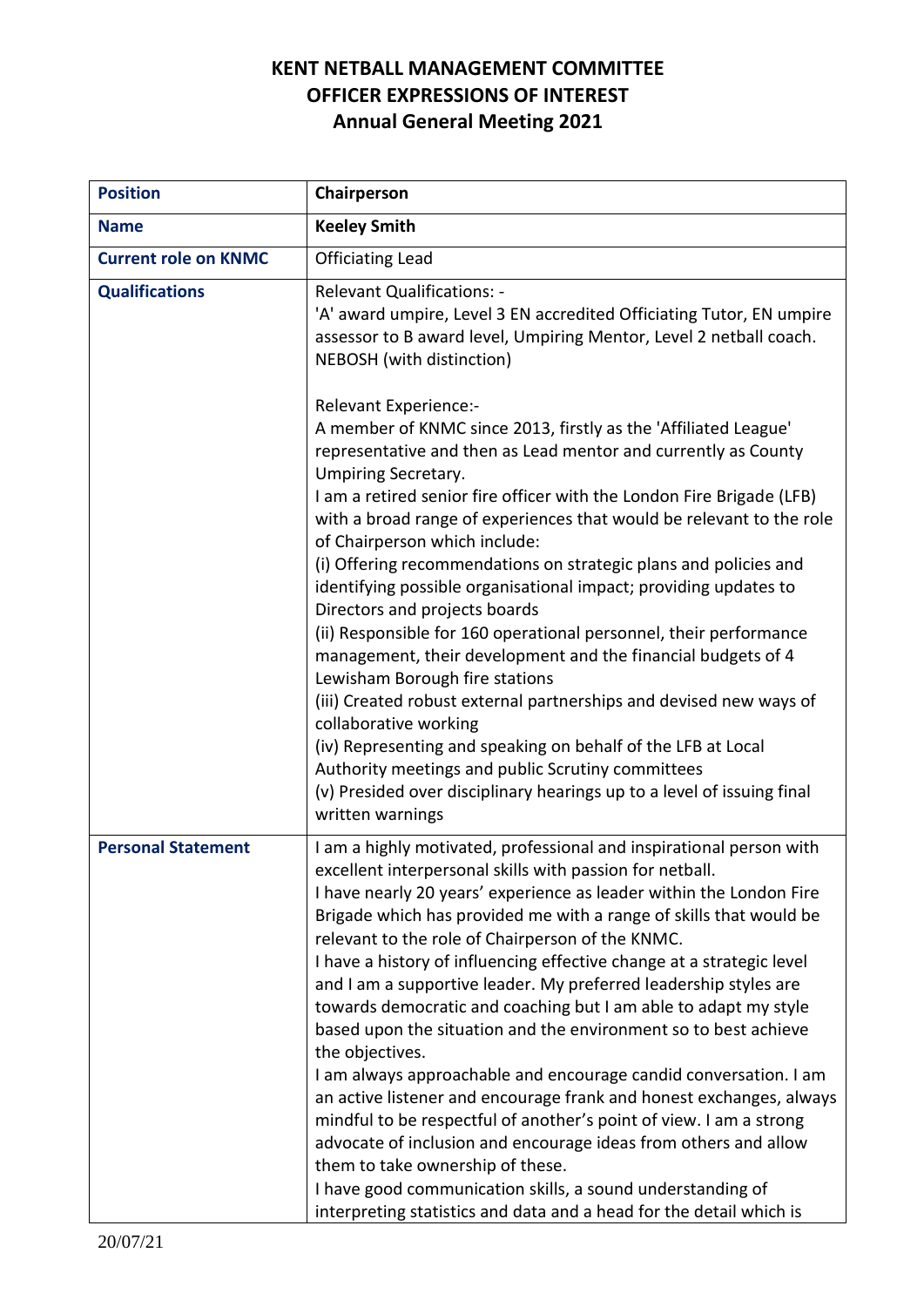| required for formulating the relevant information for policies and<br>governance.<br>I always focus on other's development and since being a volunteer<br>on the Kent Netball Management Committee, I have championed |
|-----------------------------------------------------------------------------------------------------------------------------------------------------------------------------------------------------------------------|
| the development of umpires and implemented a robust mentoring<br>system for new and progressing umpires.                                                                                                              |
| I would welcome the opportunity to being elected as the<br>Chairperson of KNMC and leading Kent Netball forward for<br>continual successes.                                                                           |

| <b>Position</b>             | <b>Communication Secretary</b>                                                                                                                                                                                                                                                                                                                                                                                                                                                                                                                                                                                                                                                                                                                                                                                                                                                                                                                                                                                                                                                                                                                                                                                         |
|-----------------------------|------------------------------------------------------------------------------------------------------------------------------------------------------------------------------------------------------------------------------------------------------------------------------------------------------------------------------------------------------------------------------------------------------------------------------------------------------------------------------------------------------------------------------------------------------------------------------------------------------------------------------------------------------------------------------------------------------------------------------------------------------------------------------------------------------------------------------------------------------------------------------------------------------------------------------------------------------------------------------------------------------------------------------------------------------------------------------------------------------------------------------------------------------------------------------------------------------------------------|
| <b>Name</b>                 | <b>Justine McAvoy</b>                                                                                                                                                                                                                                                                                                                                                                                                                                                                                                                                                                                                                                                                                                                                                                                                                                                                                                                                                                                                                                                                                                                                                                                                  |
| <b>Current role on KNMC</b> | n/a                                                                                                                                                                                                                                                                                                                                                                                                                                                                                                                                                                                                                                                                                                                                                                                                                                                                                                                                                                                                                                                                                                                                                                                                                    |
| <b>Qualifications</b>       | Current communications officer for Medway Netball League<br>overseeing social media accounts and updating the website.<br>Previous experience supporting L&SE region with newsletters, and<br>Goalden Globes events.<br>Previous experience of controlling school social media accounts.<br>Plenty of personal experience on social media channels.<br>Experience editing videos, using various video editing software.                                                                                                                                                                                                                                                                                                                                                                                                                                                                                                                                                                                                                                                                                                                                                                                                |
| <b>Personal Statement</b>   | I have plenty of personal and professional experience on social<br>media including creating graphics, flyers etc, to sharing positive<br>news, and creating content to enhance engagement. I recently<br>created a walking challenge for our league members to keep active<br>during the latest COVID-19 lockdown and worked with small local<br>businesses to source prizes for members that took part. I am also in<br>the process of updating and modernising the MNL website, making it<br>more user friendly and engaging. I have extensive experience of<br>writing reports through various years of studying, I am currently<br>completing a Masters of Science in Sport and Exercise Psychology<br>which involves writing various reports to a high standard.<br>I am also very passionate about netball, whether that be playing,<br>coaching, watching, and really care about the messages put out on<br>social media and online. Social media and an online presence is<br>valuable to growing the game, and engagement, particularly in these<br>times. I believe that my current online knowledge, paired with a<br>willingness to learn will support me to being the perfect candidate<br>for this role. |

| <b>Position</b> | <b>Member</b>   |
|-----------------|-----------------|
| <b>Name</b>     | Jenny Fissenden |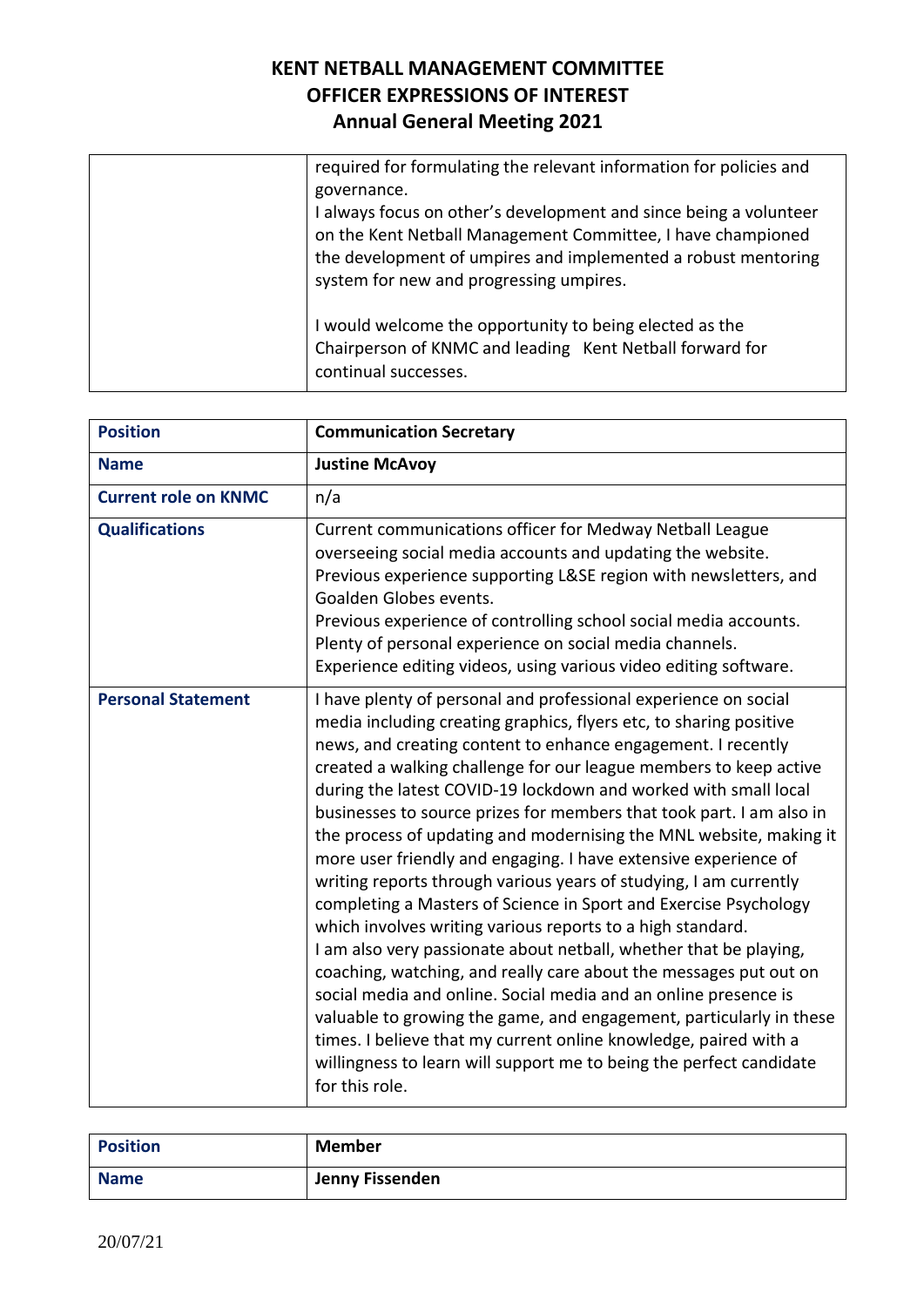| <b>Current role on KNMC</b> | <b>Communication Secretary</b>                                                                                                                                 |
|-----------------------------|----------------------------------------------------------------------------------------------------------------------------------------------------------------|
| <b>Qualifications</b>       | I have been part of the Kent committee for over 10 years and am<br>also an active VNSL Umpire.                                                                 |
| <b>Personal Statement</b>   | Whilst I am on maternity leave, I would welcome a change in role<br>from being the Communication Secretary to enable me to be a<br>member for the foreseeable. |

| <b>Position</b>             | <b>Officiating Lead</b>                                                                                                                                                                                                                                                                                                                                                                 |
|-----------------------------|-----------------------------------------------------------------------------------------------------------------------------------------------------------------------------------------------------------------------------------------------------------------------------------------------------------------------------------------------------------------------------------------|
| <b>Name</b>                 | <b>Rhys David</b>                                                                                                                                                                                                                                                                                                                                                                       |
| <b>Current role on KNMC</b> | Registered Member Leagues Secretary                                                                                                                                                                                                                                                                                                                                                     |
| <b>Qualifications</b>       | Netball Europe B award umpire<br>Netball Australia B badge<br>Regional div 1/2 umpire<br>County umpire<br>2 x selected umpire for Australian men's and mixed national<br>championships.                                                                                                                                                                                                 |
|                             | 2017 grand final umpire - u23 men's Gold Coast<br>Umpiring mentor (EN)<br><b>Umpiring Tester (AUS)</b>                                                                                                                                                                                                                                                                                  |
| <b>Personal Statement</b>   | I am currently in the pathway to becoming an A umpire so<br>understand and empathise with those that are on the same journey.<br>I can use my experience with EN and regional/county boards to<br>ensure the fair treatment of umpires.                                                                                                                                                 |
|                             | I am proactive within the umpiring community and seek out<br>opportunities that will benefit myself as well as that of the county.                                                                                                                                                                                                                                                      |
|                             | I am an advocate for male participation in the game as per the action<br>plan from World Netball.                                                                                                                                                                                                                                                                                       |
|                             | I am always looking for ways to improve netball and the<br>participation for all. Making sure my mentees get the opportunity to<br>umpire at the required level and that it is also fair the players so they<br>can enjoy our sport. I am passionate about moving our sport forward<br>into a more inclusive space where everyone has equal opportunity<br>to achieve what they desire. |
|                             | My past experience with the leagues puts me in a good position to<br>help umpires and technical officials find the guidance they need.                                                                                                                                                                                                                                                  |